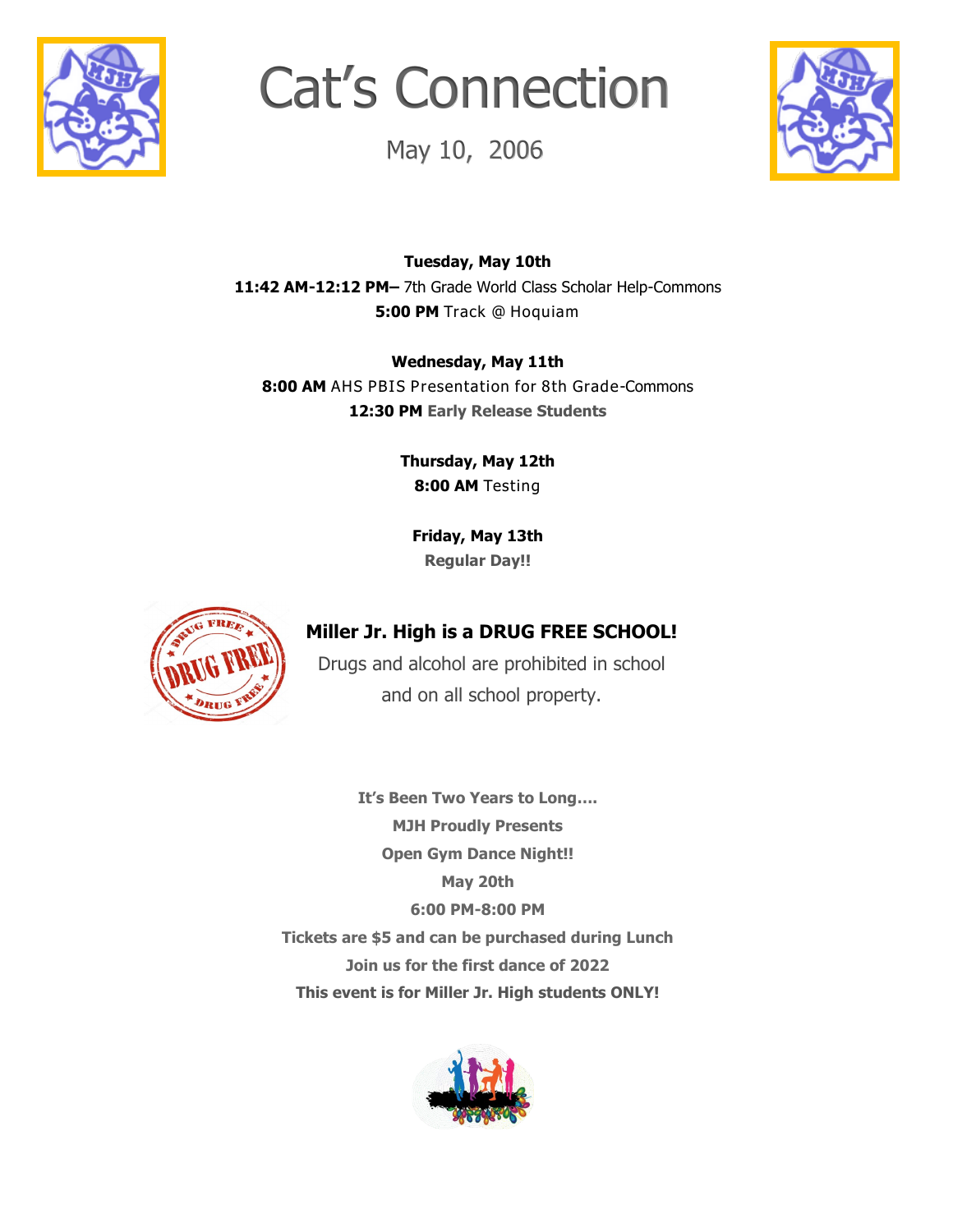

Cat's Connection

May 10, 2006



## **Prevention Club Members are hiding Drug Fact Cards around the school.**

During the month of May you have a chance to find five (5) different cards. When you find a card turn it in to Room 104 (that's Mr. Bushman's office). Cards turned in will receive a prize. Good Luck!

### **Fact of the Day: Examine the Risk Factors**

Look at your family history of mental illness & addiction, several studies have shown that this disease tends to run in families, but can be prevented. The more you are aware of your biological, environmental and physical risk factors the more likely you are to overcome them.

If you haven't signed up for the **8th Grade Celebration** there is still time.

This is open to all 8th grade students in the Aberdeen School District.

Sign-up/Student Contract Forms are in the Office.

World Class Scholar Mentors will be here during 7th grade lunch today. This is a great time to ask questions and get ideas for volunteer hours that you may need.

**ALL PHONES MUST BE PUT IN A YONDR POUCH. IF YOU HAVE MISPLACED OR LOST YOUR YONDR POUCH YOU CAN TAKE YOU PHONES TO THE OFFICE TO BE HELD UNTIL THE END OF THE DAY. RANDOM CLASSROOM CHECKS ARE HAPPENING DAILY.**

Be Respectful, responsible and safe.